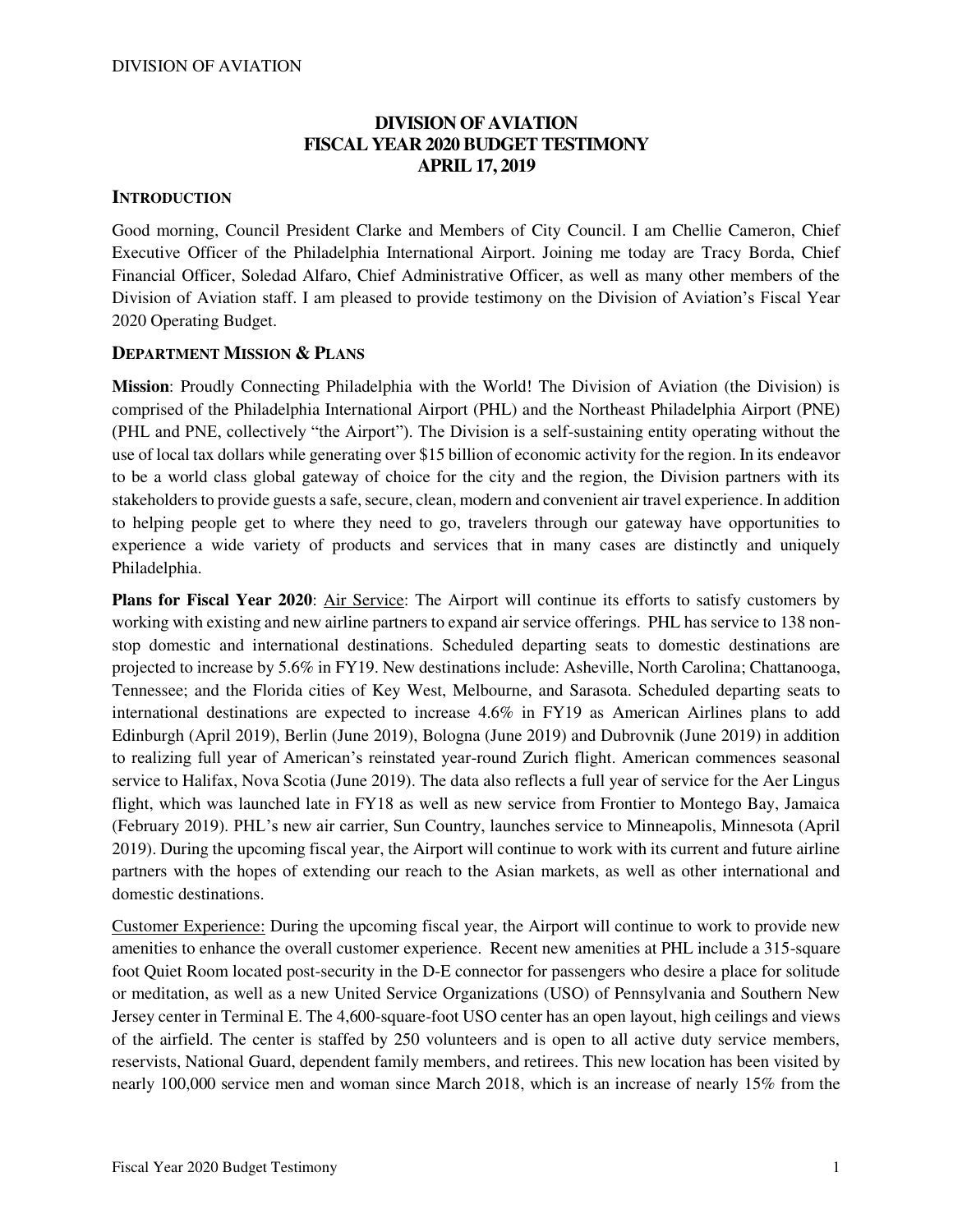previous year. Additionally, three Mamava Lactation Suites opened in terminals A-West, B, and F, providing a private, clean, and safe place to pump or breastfeed while traveling.

Recently, the Airport launched Mobile Passport Control, a smartphone and tablet app that speeds up the customs process for U.S. citizens returning from international travel. U.S. citizens and Canadian visitors can submit their passport information and answer any Customs and Border Patrol-related questions electronically prior to an agency inspection.

Capital Updates: In August 2018, PHL opened the 1500' extension of Runway 9R-27L, increasing the runway length to 12,000 feet, and adding a network of taxiway improvements. PHL is completing the final stage of the extension of taxiway work, which is expected to open in June 2019. Once completed, PHL will gain additional stage-length for departing aircraft on Runway 27L, and the additional taxiway network will allow for better management of aircraft movements on the airfield. In addition to the airfield work upcoming at PHL, the Airport is also proceeding with the reconstruction of Runway 6-24 at PNE, along with airfield signage upgrades. This project recently received Federal Aviation Administration (FAA) grant funding to help supplement Airport funding for the project.

Off the airfield, the Airport is anticipating forthcoming investment from the Commonwealth in our Southeastern Pennsylvania Transportation Authority (SEPTA) railway platforms, which serve SEPTA's Airport Line. This work, beginning in FY20, will be an important investment for the 2.5 million passengers and employees who use the Airport Line every year. The Airport is also working to improve the look and feel of our terminals by upgrading our HVAC units, continuing with restroom renovations, replacing passenger boarding bridges, replacing roofs, painting interior concrete, and modernizing checked baggage inspection systems and access control systems.

Moving forward, the Airport will continue to work closely with our stakeholders to identify new investment opportunities at both PHL and PNE.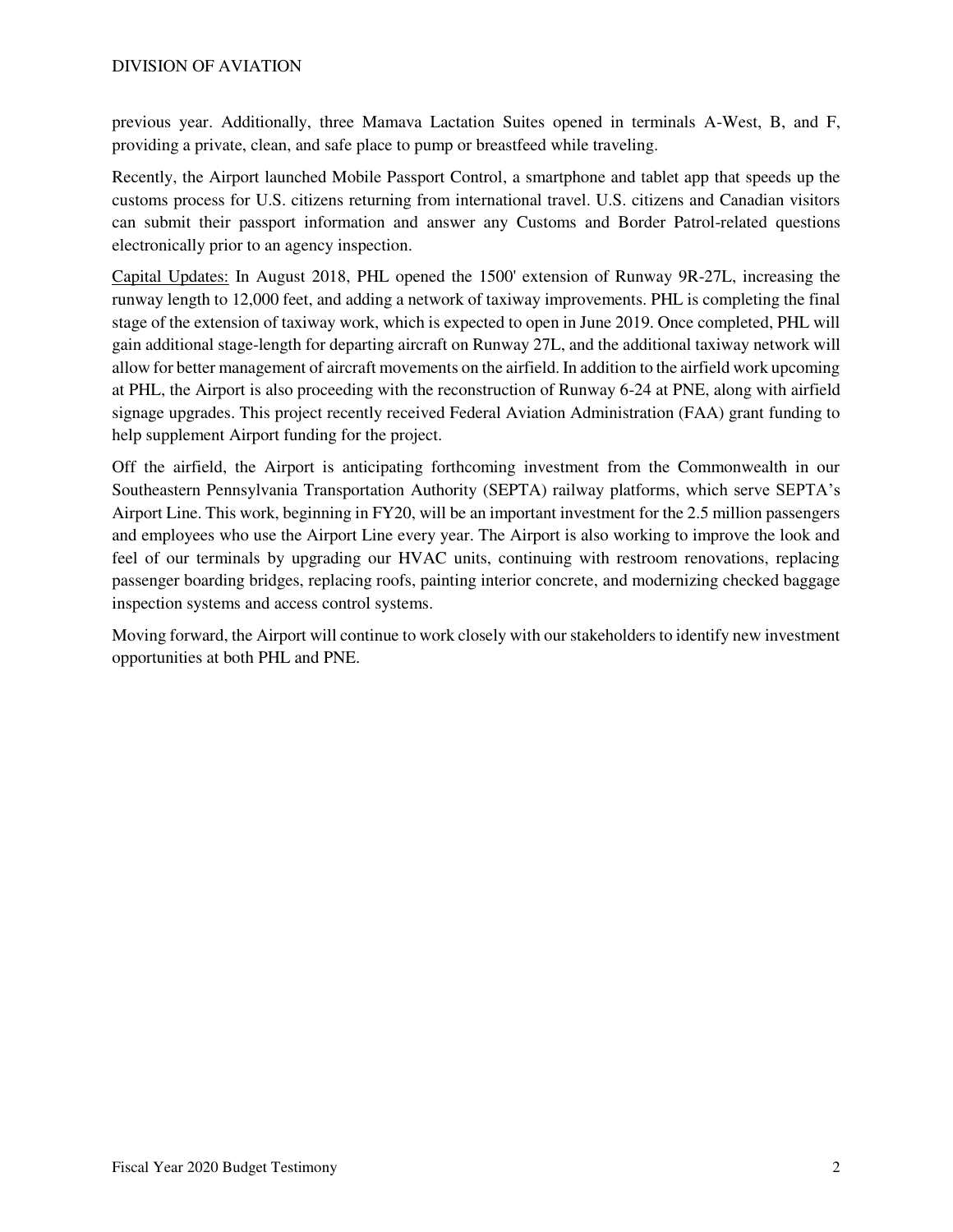| Staff Demographics Summary (as of November 2018) |           |           |           |           |  |  |  |  |  |
|--------------------------------------------------|-----------|-----------|-----------|-----------|--|--|--|--|--|
|                                                  | Total     | Minority  | White     | Female    |  |  |  |  |  |
| Number of Full-Time Staff                        | 792       | 567       | 225       | 245       |  |  |  |  |  |
| Number of Exempt Staff                           | 15        | 5         | 10        |           |  |  |  |  |  |
| Number of Executive Staff                        | 10        | 4         | 6         | 4         |  |  |  |  |  |
| (deputy level and above)                         |           |           |           |           |  |  |  |  |  |
| Average Salary, Full-Time Staff                  | \$47,798  | \$44,158  | \$56,969  | \$48,969  |  |  |  |  |  |
| Average Salary, Exempt Staff                     | \$140,546 | \$128,560 | \$146,539 | \$144,034 |  |  |  |  |  |
| Average Salary, Executive Staff                  | \$163,430 | \$138,200 | \$180,250 | \$172,825 |  |  |  |  |  |
| Median Salary, Full-Time Staff                   | \$41,581  | \$38,634  | \$48,181  | \$41,128  |  |  |  |  |  |
| Median Salary, Exempt Staff                      | \$154,500 | \$129,300 | \$154,500 | \$113,000 |  |  |  |  |  |
| Median Salary, Executive Staff                   | \$157,250 | \$141,900 | \$164,800 | \$162,400 |  |  |  |  |  |

## **BUDGET SUMMARY & OTHER BUDGET DRIVERS**

| <b>Employment Levels (as of November 2018)</b>             |                            |                                                     |  |  |  |  |  |  |
|------------------------------------------------------------|----------------------------|-----------------------------------------------------|--|--|--|--|--|--|
|                                                            | <b>Budgeted</b><br>in FY19 | Filled as of the<br><b>Increment Run</b><br>(11/18) |  |  |  |  |  |  |
| Number of Full-Time Positions                              | 900                        | 792                                                 |  |  |  |  |  |  |
| Number of Exempt Positions                                 | 20                         | 15                                                  |  |  |  |  |  |  |
| Number of Executive Positions (deputy level)<br>and above) | 12                         | 10                                                  |  |  |  |  |  |  |
| Average Salary of All Full-Time Positions                  | \$44,456                   | \$47,798                                            |  |  |  |  |  |  |
| Median Salary of All Full-Time Positions                   | \$43.331                   | \$41.581                                            |  |  |  |  |  |  |

| <b>Aviation Fund Financial Summary by Class - Division of Aviation Only</b> |                |                    |                |                    |                |                  |  |  |  |  |
|-----------------------------------------------------------------------------|----------------|--------------------|----------------|--------------------|----------------|------------------|--|--|--|--|
|                                                                             | FY18 Original  | FY18 Actual        | FY19 Original  | FY19 Estimated     | FY20 Proposed  | Difference:      |  |  |  |  |
|                                                                             | Appropriations | <b>Obligations</b> | Appropriations | <b>Obligations</b> | Appropriations | <b>FY20-FY19</b> |  |  |  |  |
| Class 100 - Employee Compensation                                           | \$49,555,783   | \$48,666,605       | \$51,000,000   | \$51,724,984       | \$55,920,000   | \$4,195,016      |  |  |  |  |
| Class 200 - Purchase of Services                                            | \$109,296,196  | \$90,250,534       | \$107,000,000  | \$105,361,000      | \$105,978,000  | \$617,000        |  |  |  |  |
| Class 300/400 - Materials, Supplies & Equipment                             | \$12,529,357   | \$9,711,264        | \$11,500,000   | \$10,951,629       | \$10,990,000   | \$38,371         |  |  |  |  |
| Class 500 - Contributions                                                   | \$6,002,500    | \$1,966,974        | \$6,300,000    | \$6,300,000        | \$6,300,000    | \$0              |  |  |  |  |
| Class 800 - Payment to Other Funds                                          | \$14,625,000   | \$7,679,206        | \$24,000,000   | \$24,000,000       | \$20,000,000   | $($ \$4,000,000) |  |  |  |  |
|                                                                             | \$192,008,836  | \$158,274,583      | \$199,800,000  | \$198,337,613      | \$199,188,000  | \$850,387        |  |  |  |  |

| Aviation Fund Financial Summary by Class (inclusive of funding allocated to other City department budgets) |                |                    |                |                    |                |                  |  |  |  |  |
|------------------------------------------------------------------------------------------------------------|----------------|--------------------|----------------|--------------------|----------------|------------------|--|--|--|--|
|                                                                                                            | FY18 Original  | FY18 Actual        | FY19 Original  | FY19 Estimated     | FY20 Proposed  | Difference:      |  |  |  |  |
|                                                                                                            | Appropriations | <b>Obligations</b> | Appropriations | <b>Obligations</b> | Appropriations | FY20-FY19        |  |  |  |  |
| Class 100 - Employee Compensation                                                                          | \$139,031,335  | \$133,614,366      | \$144,155,575  | \$145,467,061      | \$152,737,010  | \$7,269,949      |  |  |  |  |
| Class 200 - Purchase of Services                                                                           | \$142,155,785  | \$113,817,847      | \$139,902,089  | \$138,263,089      | \$139,114,089  | \$851,000        |  |  |  |  |
| Class 300/400 - Materials, Supplies & Equipment                                                            | \$19,071,257   | \$16,322,403       | \$18,119,400   | \$17,571,029       | \$17,609,400   | \$38,371         |  |  |  |  |
| Class 500 - Contributions                                                                                  | \$8,514,500    | \$1,966,974        | \$8,812,000    | \$8,812,000        | \$8,812,000    | \$0              |  |  |  |  |
| Class 700 - Debt Service                                                                                   | \$159,426,123  | \$109,055,267      | \$163,801,936  | \$163,801,936      | \$134,825,501  | $(\$28,976,435)$ |  |  |  |  |
| Class 800 - Payment to Other Funds                                                                         | \$14,648,000   | \$7,679,206        | \$24,023,000   | \$24,023,000       | \$20,023,000   | (\$4,000,000)    |  |  |  |  |
|                                                                                                            | \$482,847,000  | \$382,456,063      | \$498,814,000  | \$497,938,115      | \$473,121,000  | $(\$24,817,115)$ |  |  |  |  |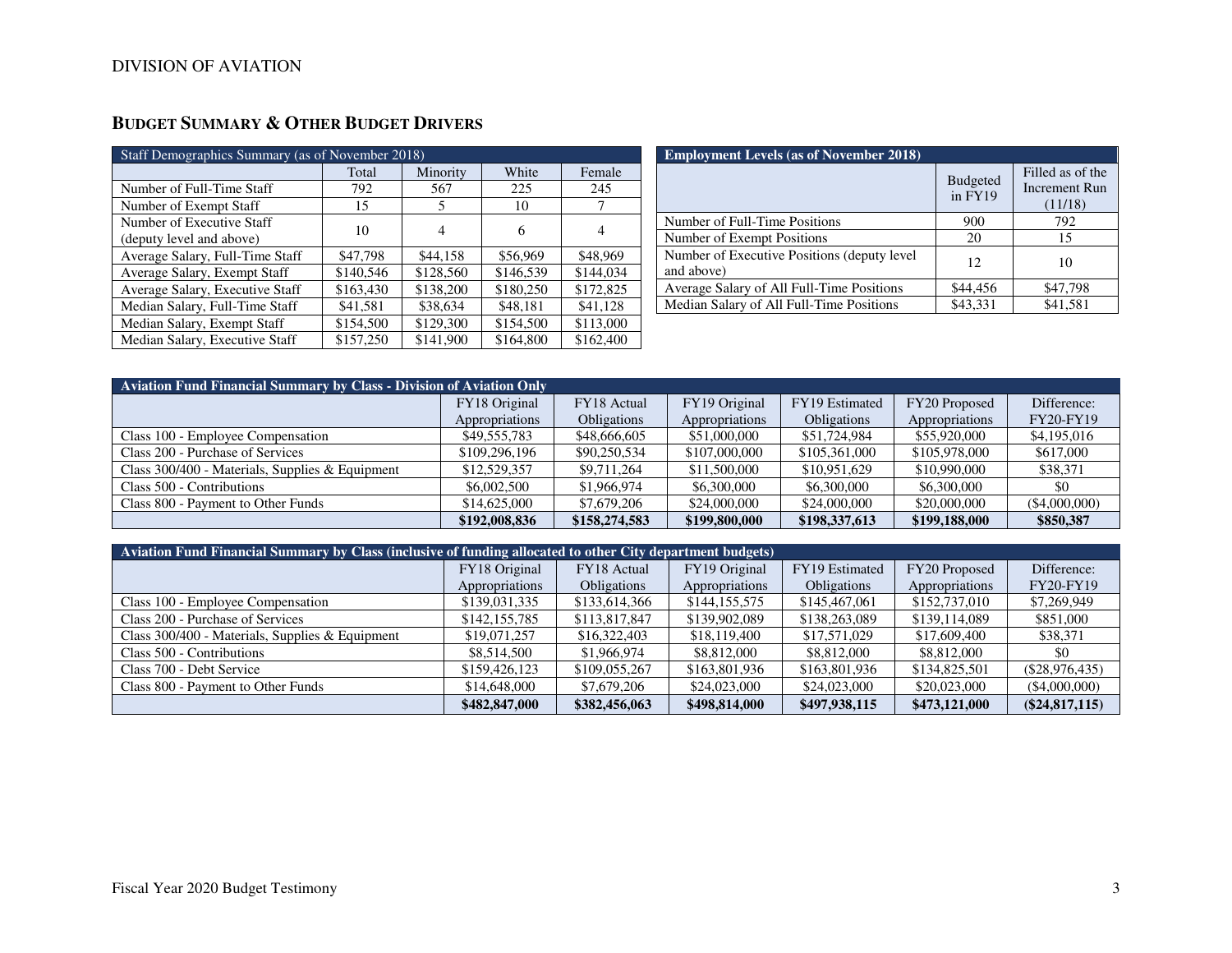| <b>Contracts Summary (Professional Services only)</b> |              |              |              |              |                      |                       |  |  |  |  |
|-------------------------------------------------------|--------------|--------------|--------------|--------------|----------------------|-----------------------|--|--|--|--|
|                                                       | <b>FY14</b>  | <b>FY15</b>  | <b>FY16</b>  | <b>FY17</b>  | <b>FY18</b>          | FY19 YTD<br>(Q1 & Q2) |  |  |  |  |
| Total amount of contracts                             | \$51,447,924 | \$67,074,967 | \$67,064,751 | \$54,101,186 | \$108,804,191        | \$41,171,916          |  |  |  |  |
| Total amount to M/W/DSBE                              | \$15,257,663 | \$20,736,510 | \$20,773,512 | \$18,723,194 | \$23,223,379         | \$14,507,243          |  |  |  |  |
| <b>Participation Rate</b>                             | 30%          | 31%          | 31%          | 35%          | $2.1\%$ <sup>1</sup> | 35%                   |  |  |  |  |

<sup>1</sup> During FY 2018, the shuttle bus contract was awarded, which was a third of our contract dollars (\$52.5 million) awarded under the OEO program. This contract has a four-year base contract with three one-year options to renew. The opportunity for subcontracting on this contract was limited to fueling and fluids, which resulted in an 8-10% goal being placed on this contract and the selected vendor met that goal.

| Total M/W/DSBE Contract Participation Goal (Public Works; Services,<br>Supplies & Equipment; and Professional Services combined) |             |             |             |  |  |  |  |
|----------------------------------------------------------------------------------------------------------------------------------|-------------|-------------|-------------|--|--|--|--|
|                                                                                                                                  | <b>FY18</b> | <b>FY19</b> | <b>FY20</b> |  |  |  |  |
| M/W/DSBE Contract Participation Goal                                                                                             | 32%         | 32%         | 30%         |  |  |  |  |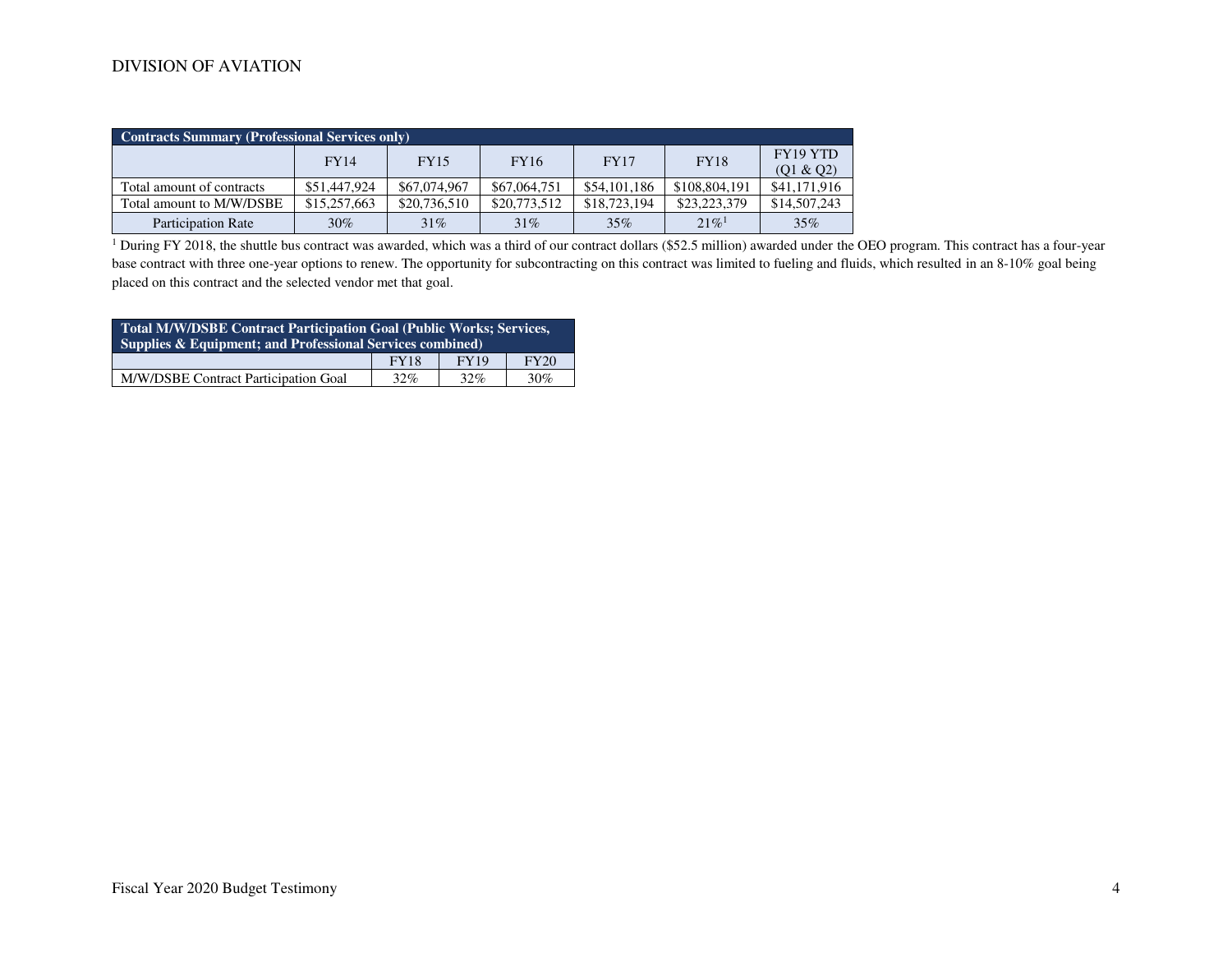#### **PROPOSED BUDGET OVERVIEW**

#### **Proposed Funding Request**:

The Aviation Fund is an enterprise fund of the City. The Aviation Fund is self-supporting, using aircraft landing fees, terminal building rentals, concession revenue and other facility charges to fund annual expenses. The FY20 proposed budget for the Division of Aviation (Aviation) is \$199,188,000, which increases Aviation's budget by \$850,387 (0.43%) over the current projection for FY19. This increase is primarily due to increases in salaries and benefits with District Council 33, District Council 47 and Non-Represented employees; technology-related services; ongoing engineering costs related to our capital development program; and greater maintenance requirements. Requested FY20 appropriations will provide sufficient resources to operate and maintain the 3.3-million-square-foot terminal complex and 2,584-acre PHL site, as well as the 1,126-acre PNE.

The proposed budget includes:

- \$55,920,000 in Class 100, a \$4,195,016 increase over FY19 current projected expenditures. This funding is requested to cover a wage increase of 3% for District Council 33, District Council 47 and Non-Represented employees.
- \$105,978,000 in Class 200, a \$617,000 increase over FY19 current projected expenditures. This funding is requested for an increase to engineering and design contracts.
- \$7,708,000 in Class 300, a \$370,857 increase over FY19 current projected expenditures. This funding is requested for an increase to purchases of building materials, general hardware and tools related to ongoing maintenance.
- \$3,282,000 in Class 400, a \$332,486 decrease from FY19 current projected expenditures due to fewer purchases of major equipment.
- \$6,300,000 in Class 500, level with FY19 funding.
- \$20,000,000 in Class 800, a \$4,000,000 decrease from FY19 current projected expenditures due to fewer transfers required to reimburse the capital fund.

Overall, the total FY20 Aviation Fund request is \$473.1 million, a (4.98%) decrease from the FY19 operating budget estimated obligations of \$497.9 million. The \$473.1 million request includes the \$199.2 million in appropriations for the Division of Aviation noted above and also includes \$134.8 million for debt service and \$139.1 million for appropriations directly related to the Police, Fire, Fleet Management, Technology, Public Property, Sustainability, Law, Risk Management and Finance Departments. The \$24.8 million decrease in the Aviation Fund stems primarily from a \$28.9 million decrease in debt service due to the Airport's new money needs being less than anticipated. This decrease is offset by a \$3.1 million increase in class 100 to cover wage increases from various labor settlements.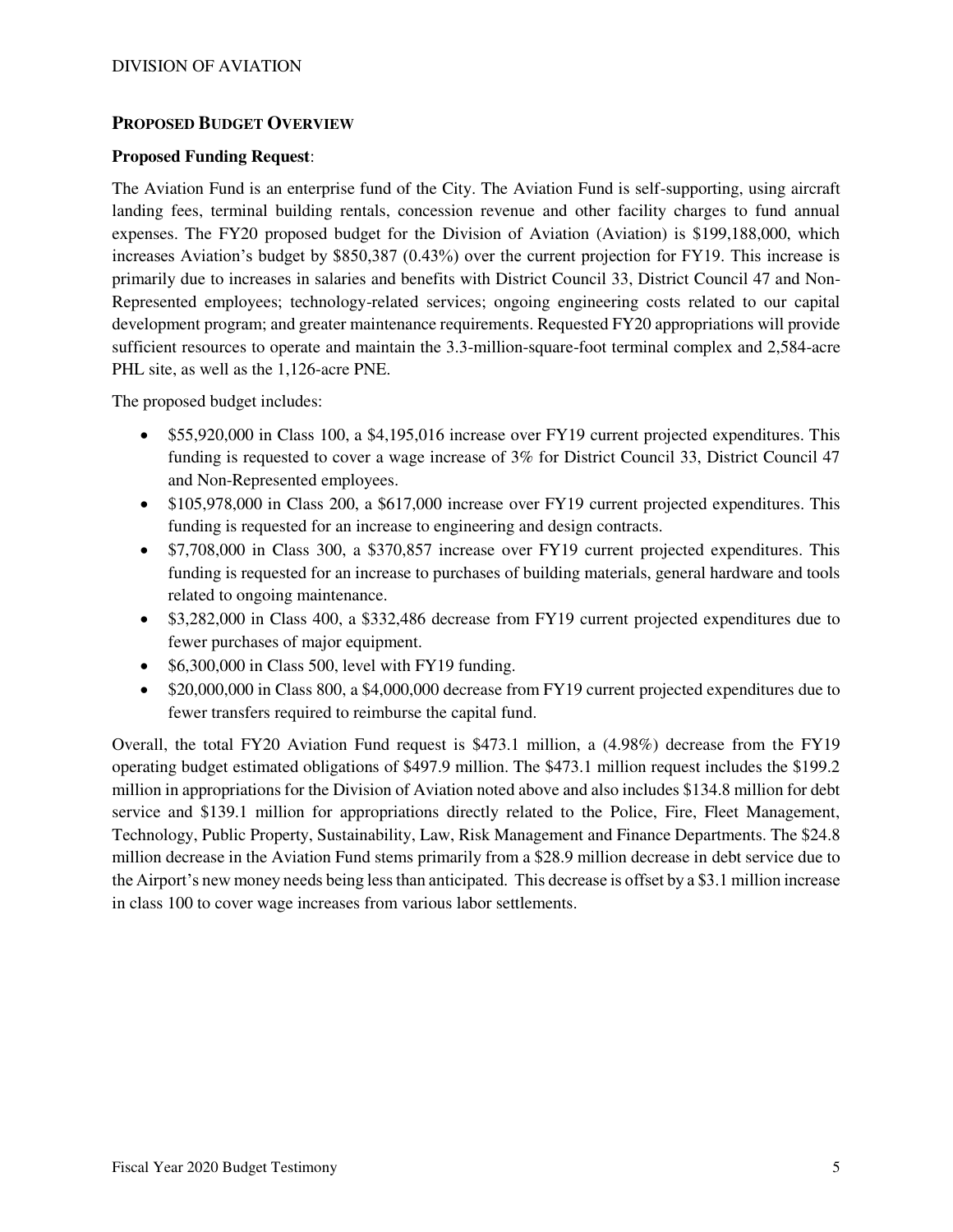### **STAFFING LEVELS**

The Division of Aviation (Aviation) is requesting 900 positions in FY20, level with FY19 budgeted positions. As of November 2018, Aviation had 792 filled positions.

#### **NEW HIRES**

| New Hires (from 7/1/2018 to 11/25/18) |                                 |         |                |         |          |        |        |        |            |
|---------------------------------------|---------------------------------|---------|----------------|---------|----------|--------|--------|--------|------------|
|                                       | Total<br>Number of<br>New Hires | Spanish | Italian        | Russian | Albanian | Arabic | French | Berber | Vietnamese |
| <b>Black or African</b><br>American   | 15                              |         |                |         |          |        |        |        |            |
| Asian                                 | ∍                               |         |                |         |          |        |        |        |            |
| Hispanic or Latino                    |                                 |         |                |         |          |        |        |        |            |
| White                                 | 10                              |         | 2              |         |          |        |        |        |            |
| Other                                 | ∍                               |         |                |         |          |        |        |        |            |
| Total                                 | 30                              |         | $\overline{2}$ |         |          |        |        |        |            |

Since the increment run, the Division has hired 14 new employees: seven White, four Black or African American, one Asian, and two Hispanic of Latino. Of these 14 new employees, two speak Spanish, one speaks Malayalam, and two speak Arabic.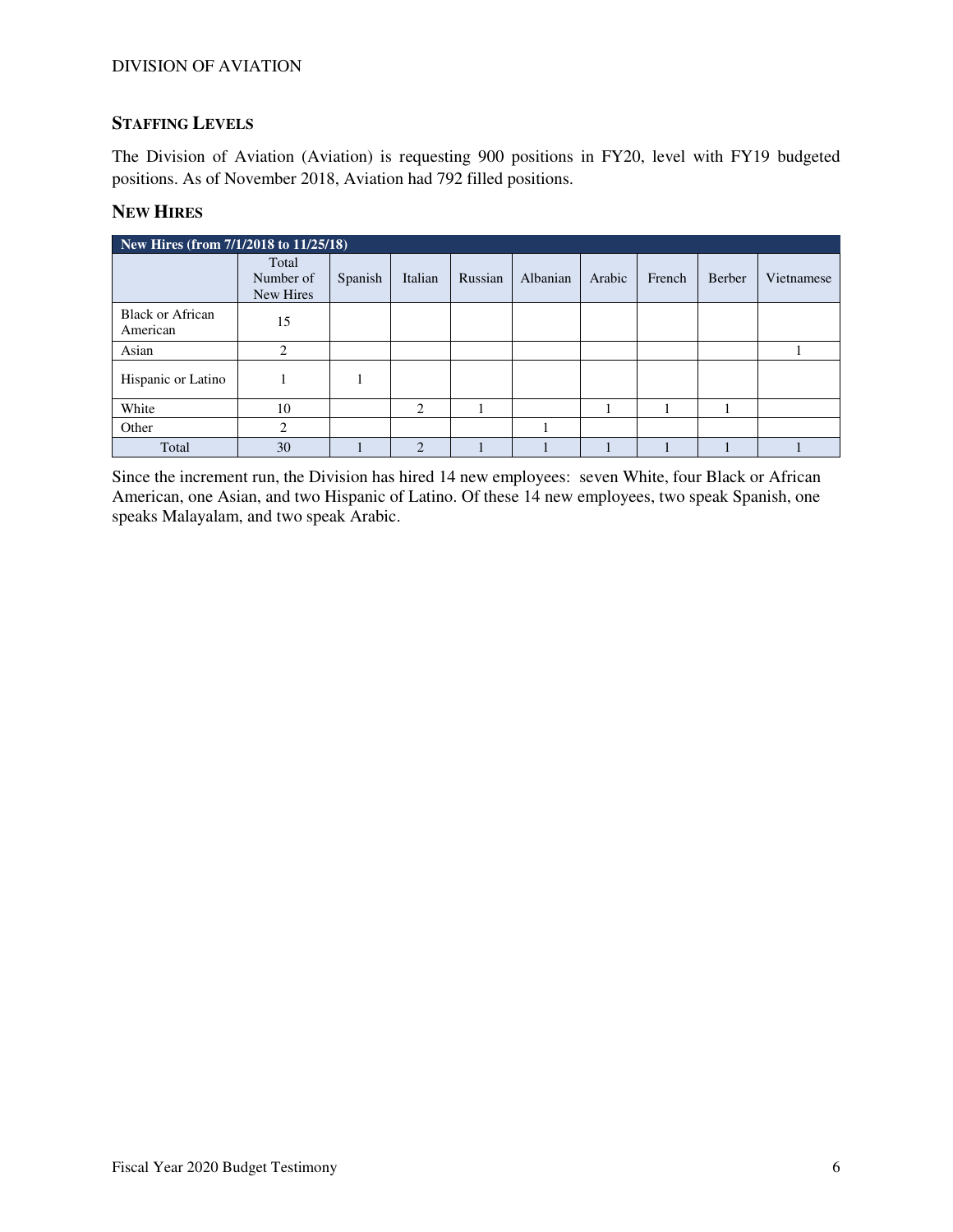# **PERFORMANCE, CHALLENGES, AND INITIATIVES**

| <b>FY20 Strategic Goals</b>                                                     |                     |             |          |  |  |  |  |  |
|---------------------------------------------------------------------------------|---------------------|-------------|----------|--|--|--|--|--|
| Add four Dreamliner-capable gates by the end of FY20.<br>٠                      |                     |             |          |  |  |  |  |  |
| Achieve a 5% year-over-year reduction in reactive maintenance work orders.<br>٠ |                     |             |          |  |  |  |  |  |
| Decrease vacancy rate.<br>٠                                                     |                     |             |          |  |  |  |  |  |
|                                                                                 |                     |             |          |  |  |  |  |  |
| <b>FY18</b>                                                                     | FY19 YTD            | <b>FY19</b> | FY20     |  |  |  |  |  |
| Actual                                                                          | $(Q1 \text{ only})$ | Target      | Target   |  |  |  |  |  |
| 15.25                                                                           | 4.28                | 15.36       | 16.36    |  |  |  |  |  |
| 371,397                                                                         | 100,119             | 368,000     | 395,000  |  |  |  |  |  |
| 510,431                                                                         | 137,243             | 515,000     | 651,000  |  |  |  |  |  |
| Non-airline revenue (\$ million)<br>\$147.00<br>\$137.20<br>\$37.36<br>\$136.00 |                     |             |          |  |  |  |  |  |
| \$208.67                                                                        | \$62.00             | \$212.00    | \$224.00 |  |  |  |  |  |
|                                                                                 |                     |             |          |  |  |  |  |  |

*1 All measures are reported on a lagging basis (one quarter behind the current quarter being reported).*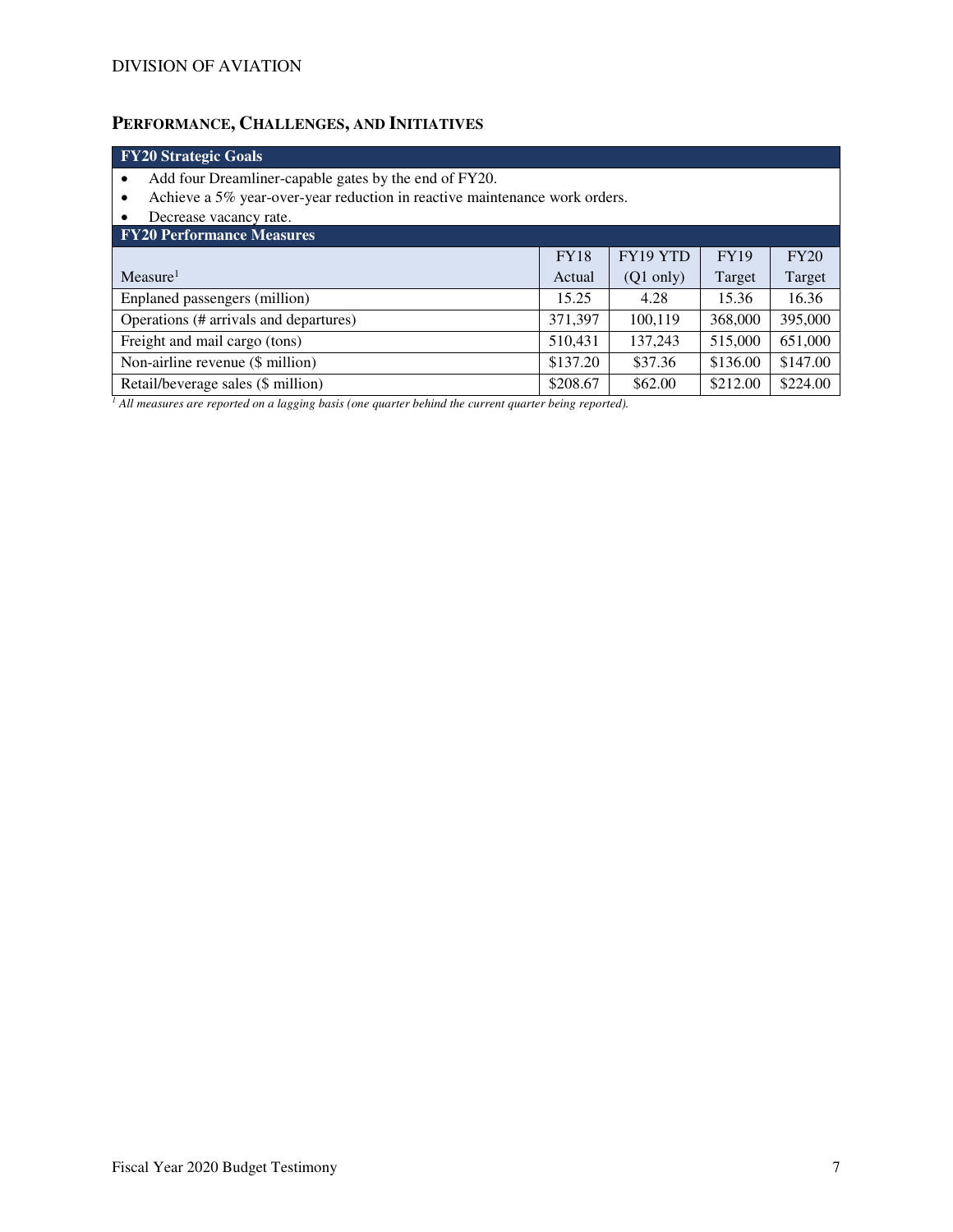#### **OTHER BUDGETARY IMPACTS**

#### **Federal and State (Where Applicable)**

The Airport continues to work diligently to pursue all avenues of funding and keeps a watchful eye on any potential federal budget cuts that may have an impact on our operations. Per passenger-based funding levels have not been increased in nearly two decades leading to a decrease in buying power and capital development. Any alteration to this revenue source used for capital development (the Passenger Facility Charge) would need to be authorized by Congress.

Grant Funding for Operating Requirements: The Transportation Security Administration (TSA) awards grants on an annual basis to help offset the Airport's cost of providing explosive detection through canine teams, and law enforcement officer support at security checkpoints. The current TSA explosive detection canine contract allocates \$555,500 per year to PHL for a total of four years ending in 12/31/2020. The TSA Law Enforcement Officer (LEO) Program involves the reimbursement of expenses incurred by airport operators for the provision of law enforcement officers to support airport checkpoint screening. The Airport was awarded almost \$1.2 million in CY 2018 and over \$1.1 million in CY 2019. In 2017, TSA awarded PHL \$12.3 million for technology upgrades to A West Sector 3 Explosive Detection System (EDS) and the Checked Baggage Reconciliation Area (CBIS). We continue to engage the TSA on both operational and capital needs.

Grant Funding for Capital Projects: In FFY2018, the Airport received \$18.2 million in federal funding along with \$800,000 from the Pennsylvania Department of Transportation (PennDOT) Bureau of Aviation Development Program for the East Airfield Rehabilitation project. PHL also received a \$100,000 grant from the FAA for the purchase and installation of eight Noise Monitors, and \$32,000 for the purchase and installation of six Automatic Dependent Surveillance Squitter units for airfield ground vehicles. For Philadelphia Northeast Airport (PNE), we received a FFY18 FAA grant award of \$1.7 million as well as \$94,000 from PennDOT Bureau of Aviation for the first phase of the Runway 6-24 Rehabilitation project.

The Airport recently secured a \$500,000 grant from the Pennsylvania Department of Community and Economic Development (DCED) for the renovations of the Southeastern Pennsylvania Transportation Authority's (SEPTA) on-site platforms to continue to provide a safe and welcoming environment for the nearly 2.5 million passengers and employees that utilize this mode of transportation - an integral part of Philadelphia's "front door".

PHL anticipates receiving FFY2019 FAA funding of \$21.0 million and \$800,000 from PennDOT Bureau of Aviation for the Taxiway K Reconstruction project. For PNE, we expect to receive \$9 million in FAA funding and \$500,000 from the PennDOT Bureau of Aviation for phase 2 construction of Runway 6-24 Rehabilitation. These expected grants will exceed previous years as the FAA is committed to PNE as a reliever Airport.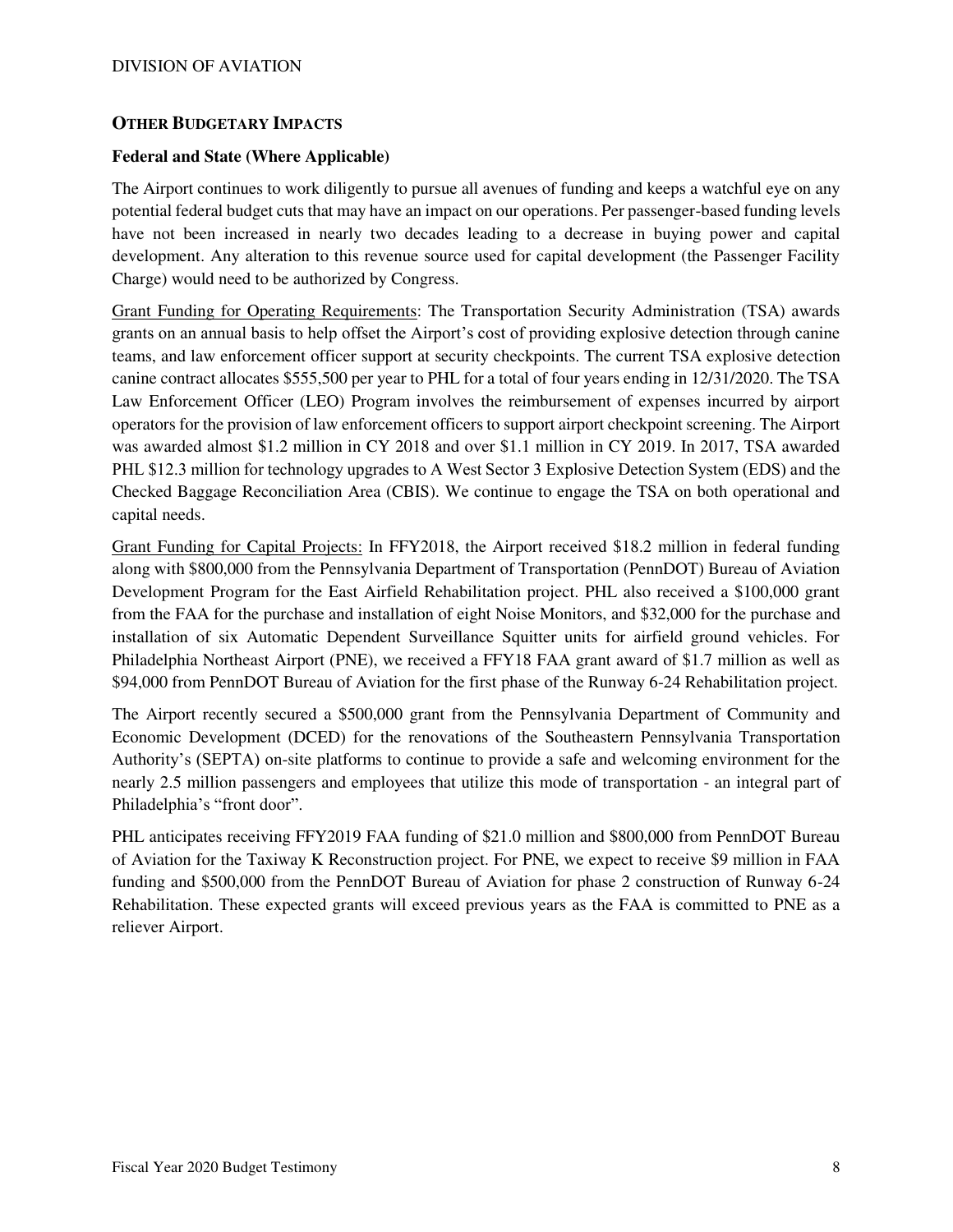## **CONTRACTING EXPERIENCE**

| M/W/DSBE Participation on Large Professional Services Contracts with For-Profit Vendors |                                                     |                     |                  |                   |                                                              |                               |                                        |                         |                                        |                                                                                                                             |                                                              |
|-----------------------------------------------------------------------------------------|-----------------------------------------------------|---------------------|------------------|-------------------|--------------------------------------------------------------|-------------------------------|----------------------------------------|-------------------------|----------------------------------------|-----------------------------------------------------------------------------------------------------------------------------|--------------------------------------------------------------|
|                                                                                         | Top Five Largest Contracts over \$34,000 for FY19   |                     |                  |                   |                                                              |                               |                                        |                         |                                        |                                                                                                                             |                                                              |
|                                                                                         | <b>Brief</b>                                        |                     |                  |                   |                                                              | $%$ of<br>M/W/DS<br><b>BE</b> |                                        | Total %                 |                                        | Is This a<br>Local<br><b>Business</b><br>$\mathcal{P}$<br>(principa)<br>1 place of<br>business<br>located<br>within<br>City | Does the<br>Vendor<br>Have a<br>Waiver for<br>Living<br>Wage |
| Vendor                                                                                  | Description of<br>Service                           | Dollar<br>Amount of | <b>RFP</b> Issue | Contract          |                                                              | Participati<br>on             | \$ Value of<br>M/W/DSBE                | Participati<br>on - All | <b>Total \$ Value</b><br>Participation | limits)<br> yes                                                                                                             | Compliance                                                   |
| Name                                                                                    | Provided                                            | Contract            | Date             | <b>Start Date</b> | Ranges in RFP                                                | Achieved                      | Participation                          | <b>DSBEs</b>            | - All DSBEs                            | no <sub>l</sub>                                                                                                             | [yes/no]                                                     |
| <b>First Transit</b>                                                                    | Provide shuttle<br>bus services                     | \$52,500,000        | 5/18/2017        | 6/1/2018          | MBE: 8-10 &/or<br>WBE: 8-10<br><b>DSBE: Best Efforts</b>     | 8%<br>$0\%$<br>$0\%$          | \$3,979,500<br>\$23,520<br>\$0         | 8%                      | \$4,003,020                            | yes                                                                                                                         | no                                                           |
| Elliott-Lewis<br>Corporation                                                            | Computer Info<br><b>Systems</b>                     | \$6,833,942         | 6/5/2017         | 10/1/2017         | MBE: 25-30% &/0r<br>WBE: 25-30%<br><b>DSBE: Best Efforts</b> | 31%<br>$0\%$<br>$0\%$         | $\overline{\$2,136,695}$<br>\$0<br>\$0 | 31%                     | \$2,136,695                            | yes                                                                                                                         | no                                                           |
| Parkway<br>Garage, Inc.                                                                 | Ground<br>Transportation                            | \$5,701,430         | 9/1/2015         | 11/1/2015         | MBE: 20-30% &/or<br>WBE: 20-30%<br><b>DSBE: Best Efforts</b> | 5%<br>$12\%$<br>$0\%$         | \$302,052<br>\$702,054<br>\$0          | 17%                     | \$1,004,106                            | yes                                                                                                                         | no                                                           |
| Hill<br>International,<br>Inc.                                                          | Capital Program<br>Admin.                           | \$5,237,928         | 10/26/2016       | 7/1/2017          | MBE: 20-25% &<br>WBE: 15-20%<br><b>DSBE: Best Efforts</b>    | $8\%$<br>27%<br>$0\%$         | \$442,995<br>\$1,439,868<br>\$0        | 35%                     | \$1,882,863                            | yes                                                                                                                         | no                                                           |
| Parkway<br>Garage, Inc.                                                                 | Public Info $\&$<br>Passenger<br>Amenity<br>Program | \$3,939,433         | 4/12/2017        | 9/1/2017          | MBE: 10-15% &<br>WBE: 5-20%<br><b>DSBE: Best Efforts</b>     | 5%<br>15%<br>$0\%$            | \$182,091<br>\$597,855<br>\$0          | 23%                     | \$861,013                              | yes                                                                                                                         | no                                                           |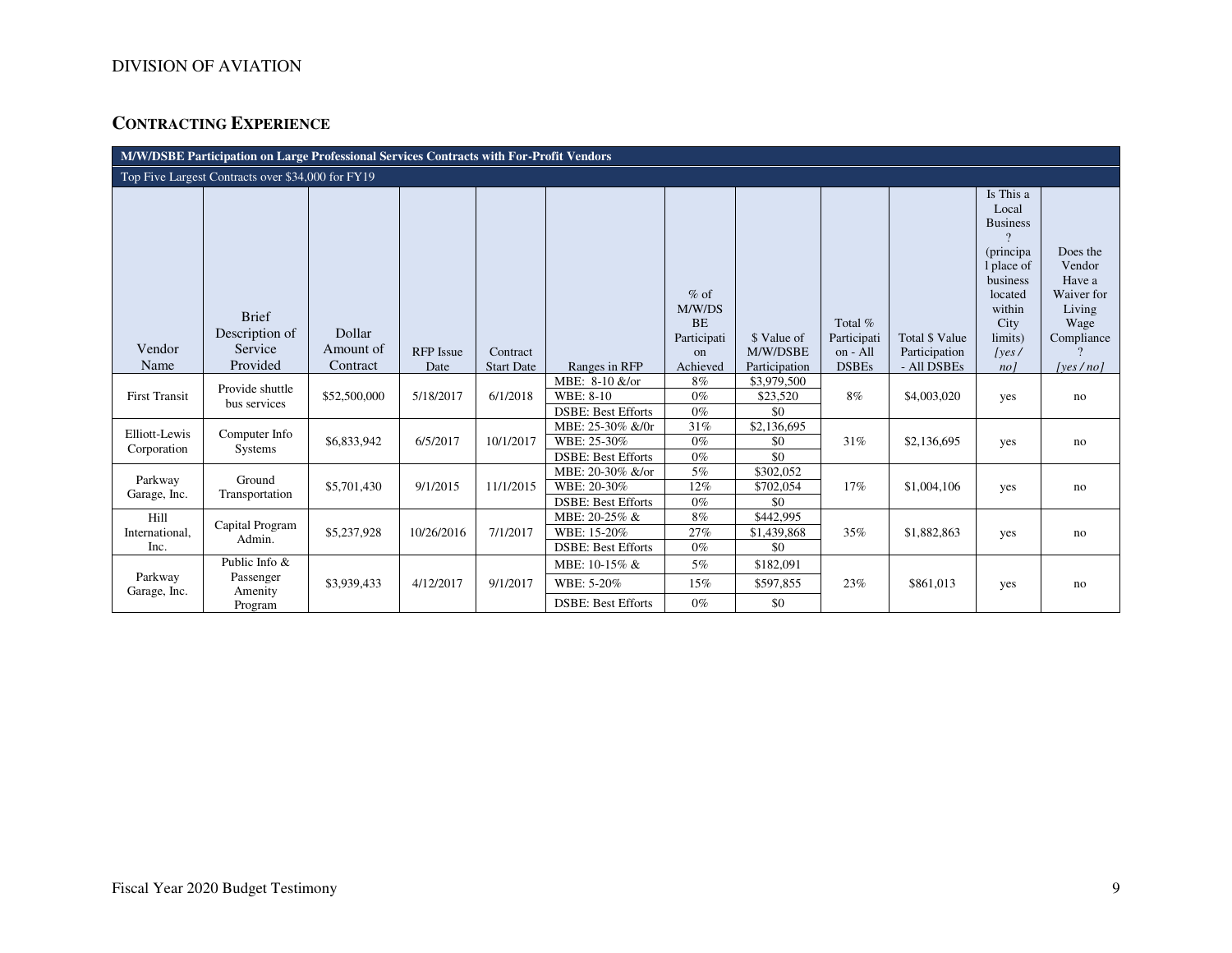## **EMPLOYEE DATA**

| Staff Demographics (as of November 2018) |                        |           |                       |                        |                  |  |  |  |
|------------------------------------------|------------------------|-----------|-----------------------|------------------------|------------------|--|--|--|
|                                          | <b>Full-Time Staff</b> |           |                       | <b>Executive Staff</b> |                  |  |  |  |
|                                          | Male                   | Female    |                       | Male                   | Female           |  |  |  |
|                                          | African-               | African-  |                       | African-               | African-         |  |  |  |
|                                          | American               | American  |                       | American               | American         |  |  |  |
| Total                                    | 318                    | 181       | Total                 | 1                      | 1                |  |  |  |
| % of Total                               | 40%                    | 23%       | % of Total            | 10%                    | 10%              |  |  |  |
| Average Salary                           | \$41,513               | \$44,508  | Average Salary        | \$129,300              | \$109,000        |  |  |  |
| Median Salary                            | \$37,413               | \$38,839  | <b>Median Salary</b>  | \$129,300              | \$109,000        |  |  |  |
|                                          | White                  | White     |                       | White                  | White            |  |  |  |
| Total                                    | 183                    | 42        | Total                 | $\overline{4}$         | $\overline{c}$   |  |  |  |
| % of Total                               | 23%                    | 5%        | % of Total            | 40%                    | 20%              |  |  |  |
| Average Salary                           | \$55,352               | \$64,014  | Average Salary        | \$164,800              | \$211,150        |  |  |  |
| <b>Median Salary</b>                     | \$48,181               | \$46,277  | Median Salary         | \$159,650              | \$211,150        |  |  |  |
|                                          | Hispanic               | Hispanic  |                       | Hispanic               | Hispanic         |  |  |  |
| Total                                    | 19                     | 11        | Total                 | $\Omega$               | 1                |  |  |  |
| % of Total                               | 2%                     | $1\%$     | % of Total            | $0\%$                  | 10%              |  |  |  |
| Average Salary                           | \$45,618               | \$56,819  | Average Salary        | N/A                    | \$160,000        |  |  |  |
| <b>Median Salary</b>                     | \$41,633               | \$45,688  | <b>Median Salary</b>  | N/A                    | \$160,000        |  |  |  |
|                                          | Asian<br>Asian         |           | Asian<br>Asian        |                        |                  |  |  |  |
| Total                                    | 22                     | $\,8\,$   | Total                 | 1                      | $\boldsymbol{0}$ |  |  |  |
| % of Total                               | 3%                     | 1%        | % of Total            | 10%                    | $0\%$            |  |  |  |
| Average Salary                           | \$65,113               | \$60,843  | Average Salary        | \$154,500              | N/A              |  |  |  |
| Median Salarv                            | \$52,688               | \$61,862  | Median Salary         | \$154,500              | N/A              |  |  |  |
|                                          | Other                  | Other     | Other                 |                        | Other            |  |  |  |
| Total                                    | 5                      | 3         | Total                 | $\Omega$               | $\Omega$         |  |  |  |
| % of Total                               | $1\%$                  | $0\%$     | % of Total            | $0\%$                  | $0\%$            |  |  |  |
| Average Salary                           | \$46,978               | \$47,455  | Average Salary        | N/A                    | N/A              |  |  |  |
| <b>Median Salary</b>                     | \$50,960               | \$48,648  | Median Salary         | N/A                    | N/A              |  |  |  |
|                                          | Bilingual              | Bilingual |                       | Bilingual              | Bilingual        |  |  |  |
| Total                                    | 52                     | 26        | Total                 | 1                      | 1                |  |  |  |
| % of Total                               | 7%                     | 3%        | % of Total            | $10\%$                 | 10%              |  |  |  |
| Average Salary                           | \$55,770               | \$54,350  | Average Salary        | \$154,500              | \$160,000        |  |  |  |
| <b>Median Salary</b>                     | \$52,234               | \$45,023  | <b>Median Salary</b>  | \$154,500              | \$160,000        |  |  |  |
|                                          | Male                   | Female    |                       | Male                   | Female           |  |  |  |
| Total                                    | 547                    | 245       | Total                 | 6                      | 4                |  |  |  |
| % of Total                               | 69%                    | 31%       | % of Total            | 60%                    | 40%              |  |  |  |
| <b>Average Salary</b>                    | \$47,273               | \$48,969  | <b>Average Salary</b> | \$157,167              | \$172,825        |  |  |  |
| <b>Median Salary</b>                     | \$42,674               | \$41,128  | Median Salary         | \$154,500              | \$162,400        |  |  |  |